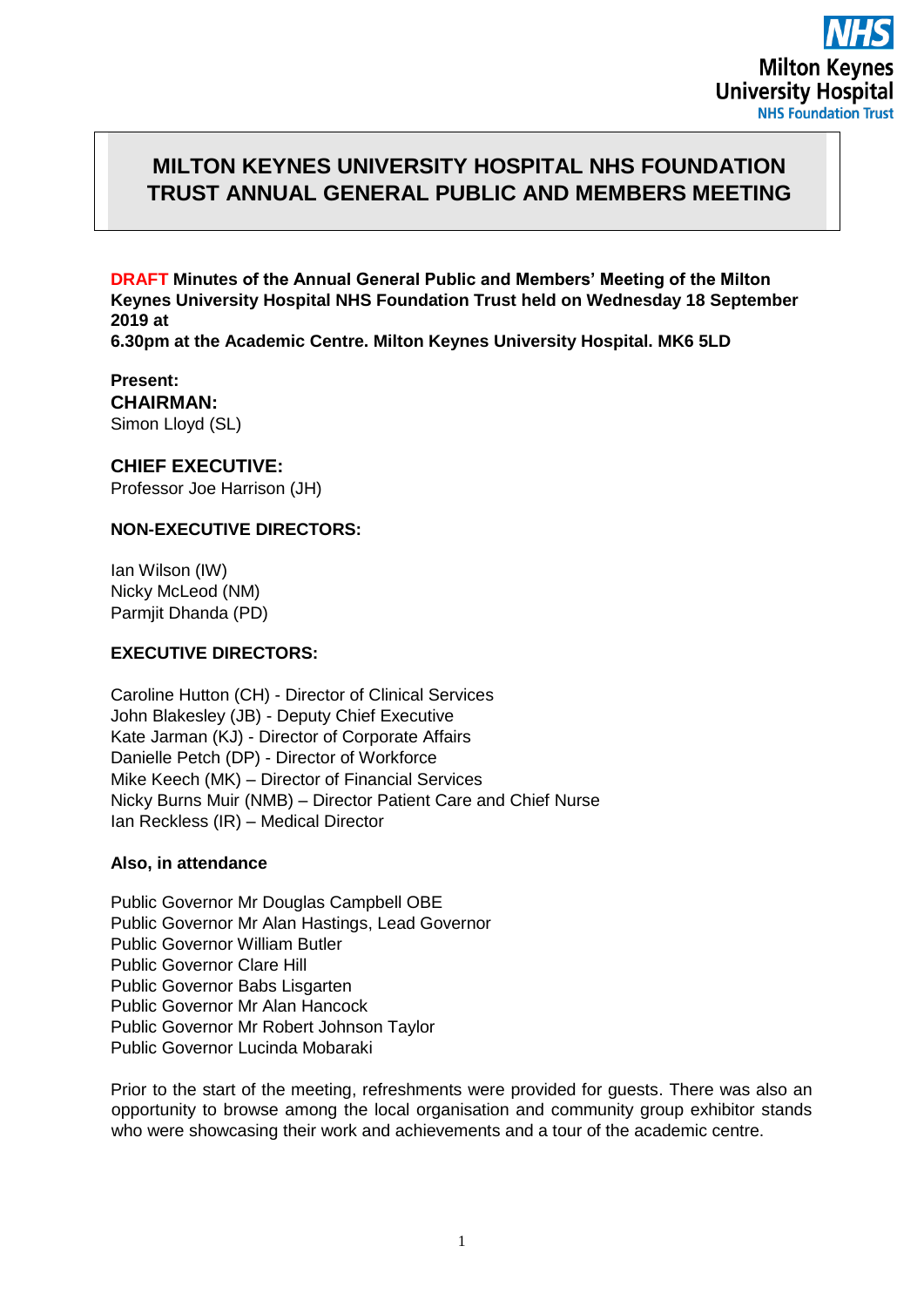|                         | <b>COLISTINGIICY</b>                                                                                                                                                                                                                                                                                                                  |
|-------------------------|---------------------------------------------------------------------------------------------------------------------------------------------------------------------------------------------------------------------------------------------------------------------------------------------------------------------------------------|
| 1                       | <b>Welcome and Introduction</b>                                                                                                                                                                                                                                                                                                       |
|                         | The Chairman extended a warm welcome to everyone and thanked them for taking the time to<br>come to the 2019 Annual Public and Members meeting to hear about how the hospital had<br>performed during the last financial year.                                                                                                        |
|                         | He went on to report on the hospital's year and the amount of changes being made to improve<br>facilities for both staff and patients.                                                                                                                                                                                                |
|                         | Among the highlights of the previous year was the Trust's achievement of a rating of "Good" from<br>the Care Quality Commission, evidencing the hospital's continuing efforts to offer safe and<br>effective care. The Chairman thanked all those involved.                                                                           |
|                         | He reported that construction of the Cancer Centre is scheduled to complete by the end of the<br>year and through some sizeable grants and excellent fundraising support from the local<br>community almost £1m has been raised towards costs. This facility is set to make a huge<br>difference to both patients and staff.          |
|                         | From a financial perspective, the Chairman advised that the hospital had met its control total for<br>the year and he noted the continuing reduction to the deficit.                                                                                                                                                                  |
|                         | The Chairman concluded by saying that it had been a pleasure working alongside such a talented<br>and dedicated team, and a committed body of volunteers. He made special mention of the MK<br>Hospital League of Friends, who he believed will continue to make an outstanding contribution to<br>the hospital in the years to come. |
|                         | The Board of Directors were then invited to individually introduce themselves to those in<br>attendance at the meeting.                                                                                                                                                                                                               |
| $\overline{\mathbf{2}}$ | <b>Apologies for absence</b>                                                                                                                                                                                                                                                                                                          |
| 2.1                     | Apologies had been received from:                                                                                                                                                                                                                                                                                                     |
|                         | Heidi Travis, Non-Executive Director<br>Helen Smart, Non-Executive Director<br>Andrew Blakeman, Non-Executive Director                                                                                                                                                                                                                |
| 2.2                     | Minutes of the Annual General Public and Members Meeting held on the 12 September<br>2018                                                                                                                                                                                                                                             |
|                         | The Chairman presented the draft minutes of the Annual General Public and Members' meeting<br>held on 12 September 2018                                                                                                                                                                                                               |
|                         | Resolved: That the draft minutes of the Annual General Public and Members' meeting held<br>on the 27 September 2018 be accepted as a correct record.                                                                                                                                                                                  |
| 3.                      | <b>Governance Update</b>                                                                                                                                                                                                                                                                                                              |
| 3.3                     | Appointments to the Board of Directors and the Council of Governors since the Annual<br><b>Members' Meeting held in 2018</b>                                                                                                                                                                                                          |

There were 90+ members of the public present with at least one-member present from every constituency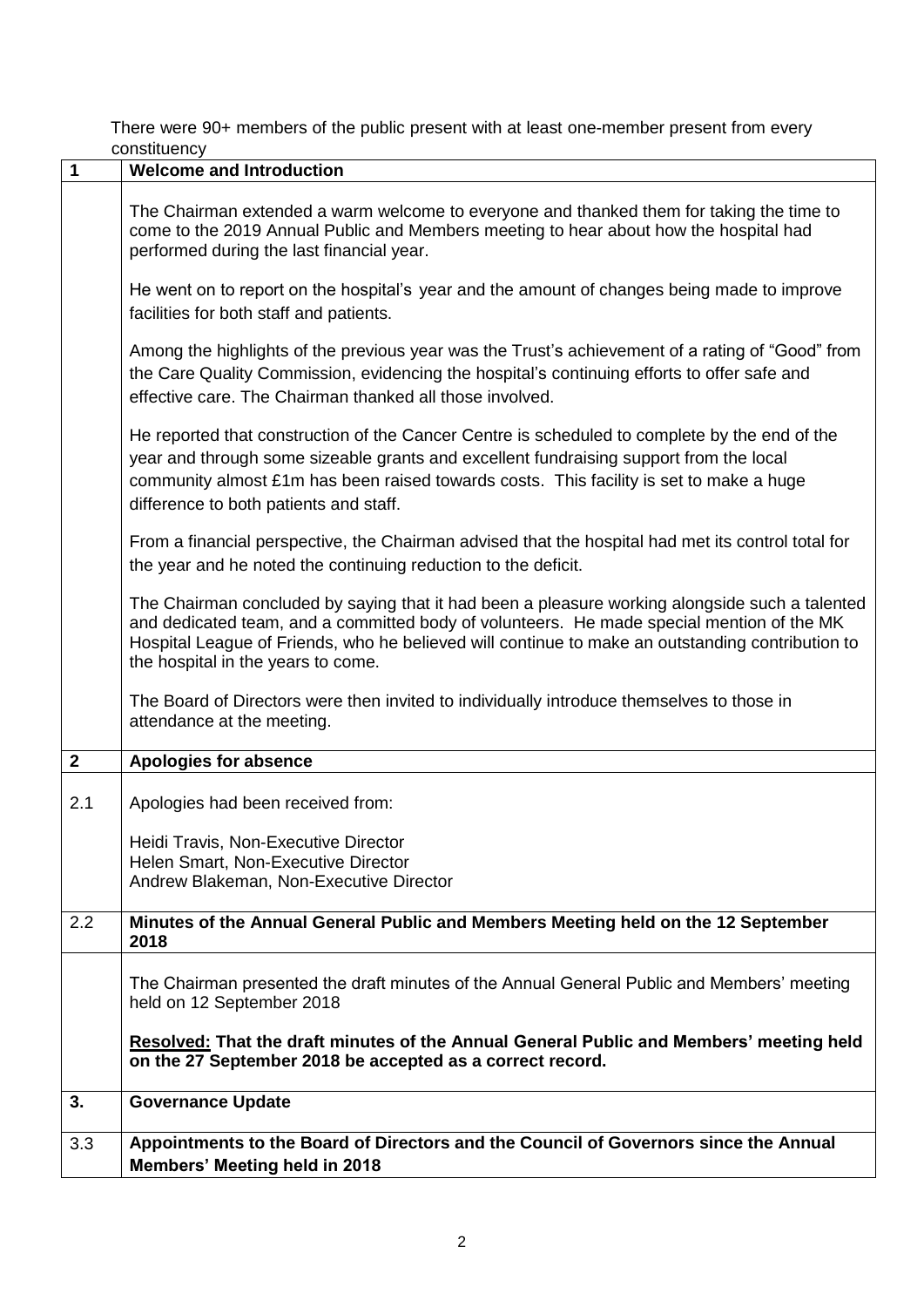|                         | The Chairman informed the meeting of the following formal appointments during the 2018/19<br>financial year:                                                                                                                                                                                                                                   |
|-------------------------|------------------------------------------------------------------------------------------------------------------------------------------------------------------------------------------------------------------------------------------------------------------------------------------------------------------------------------------------|
|                         | <b>Board of Directors</b>                                                                                                                                                                                                                                                                                                                      |
|                         | Nicky McLeod was appointed as Non-Executive Director from 1 <sup>st</sup> Feb 2019. She replaced Bob<br>Green. The Chairman particularly thanked Bob Green for his contribution to the Trust.                                                                                                                                                  |
|                         | Director of Patient Care and Chief Nurse, Lisa Knight, was replaced by Nicky Burns-Muir.                                                                                                                                                                                                                                                       |
|                         | <b>Council of Governors</b>                                                                                                                                                                                                                                                                                                                    |
|                         | During the year, there were a number of changes to the Council of Governors:                                                                                                                                                                                                                                                                   |
|                         | Paul Griffith stepped down and Peter Skingley's term of office ended during the year. The<br>Chairman conveyed a sincere thank you, for their dedicated commitment and input to the work of<br>the council.                                                                                                                                    |
|                         | The following Governors were welcomed onto the Council of 28 Governors:                                                                                                                                                                                                                                                                        |
|                         | <b>Appointed Governors</b><br>Andrew Buckley for Business Leaders and Richard Alsop from Milton Keynes Clinical<br><b>Commissioning Group</b><br><b>Public Governors</b>                                                                                                                                                                       |
|                         | Babs Lisgarten and Lucinda Mobaraki in September 2019 after an election.<br>The extended area remains vacant.                                                                                                                                                                                                                                  |
|                         | <b>Resolved: That the Appointments to the Board of Directors and the Council of Governors</b><br>since the Annual Members' Meeting held in 2018/19 be received and accepted.                                                                                                                                                                   |
| $\overline{\mathbf{4}}$ | Review of 2018/19 (Annual Report)                                                                                                                                                                                                                                                                                                              |
|                         | The Chief Executive presented the Annual Review and Quality Accounts of 2018/19 and reported<br>on the Trust's vision, strategy and objectives.                                                                                                                                                                                                |
|                         | Serving the people of Milton Keynes in 2018/19                                                                                                                                                                                                                                                                                                 |
|                         | During 2018/19:                                                                                                                                                                                                                                                                                                                                |
|                         | Significant progress has been made in reducing the number of patients waiting for long<br>periods to receive their treatment<br>The number of births continued to decline, down 4.5% on the previous year<br>$\bullet$<br>Hospital acquired infectious diseases continue to reduce and there was one case of MRSA<br>$\bullet$<br>in the year. |
|                         | The number of people attending fracture clinic in person has halved through the increased<br>$\bullet$<br>use of virtual appointments. This means that only those people with a genuine need to<br>attend come into hospital.                                                                                                                  |
|                         | The Trust received an 'A' rating from SSNAP (Sentinel Stroke National Audit Programme)<br>$\bullet$<br>for hyperacute stroke treatment                                                                                                                                                                                                         |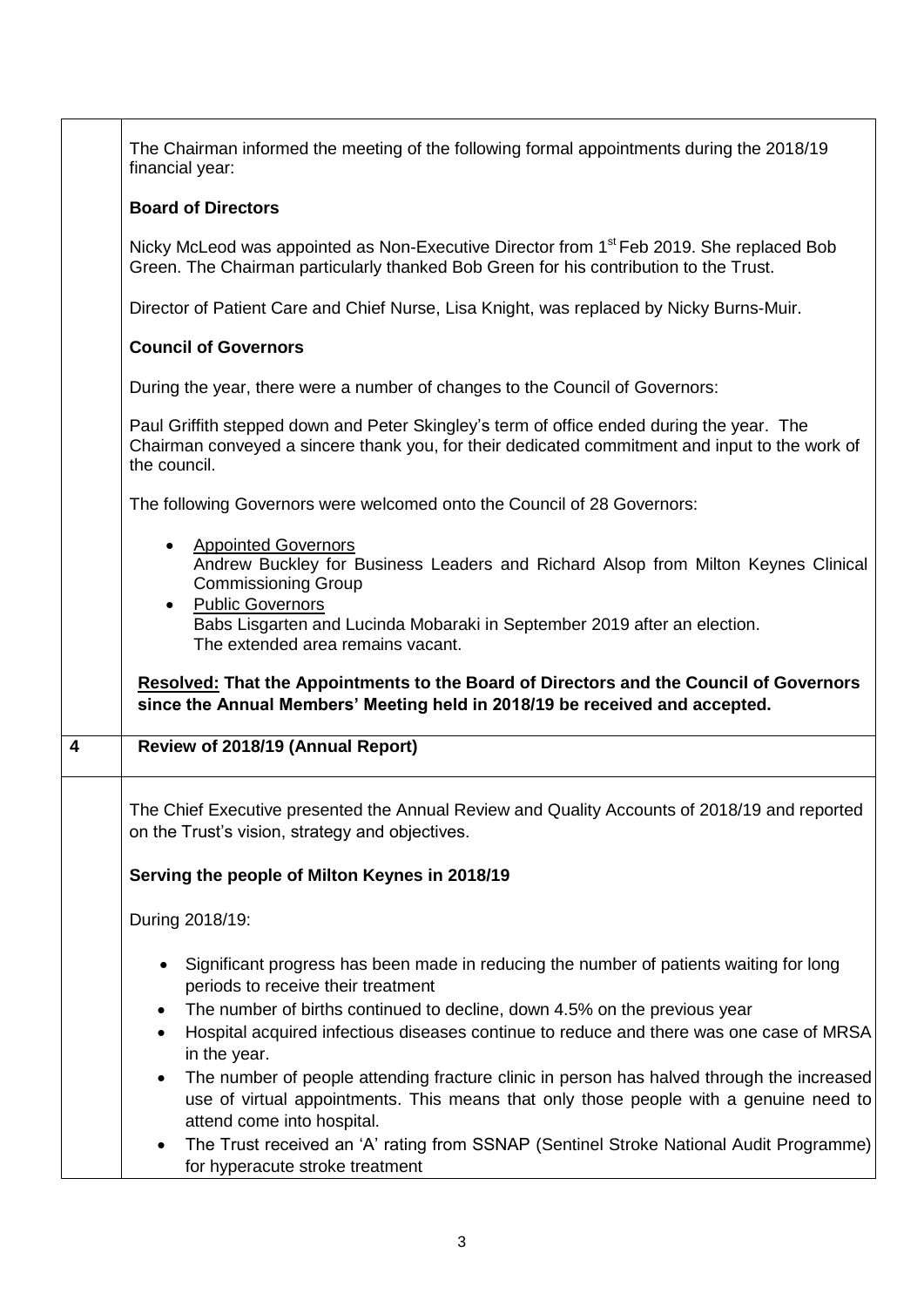|   | A key focus for the organisation has been on encouraging people to come and work here<br>$\bullet$<br>and a three-year programme of investment in the workforce is in progress.                                                                                                       |
|---|---------------------------------------------------------------------------------------------------------------------------------------------------------------------------------------------------------------------------------------------------------------------------------------|
|   | The hospital continues to collaborate with partners within the MK health and care system<br>$\bullet$                                                                                                                                                                                 |
|   | and is keen to develop closer ties with the Council, CNWL, CCG and primary care.                                                                                                                                                                                                      |
|   | A group of medical students reviewed the organisation's values and vision, surveying 100                                                                                                                                                                                              |
|   | people to find out how they would like to be treated. This, plus engagement and                                                                                                                                                                                                       |
|   | consultation with staff through Event in the Tent, highlighted four values that have since                                                                                                                                                                                            |
|   | been adopted: We Care, We Contribute, We Collaborate and We Communicate.                                                                                                                                                                                                              |
|   | Following the review of the values and vision, a new vision and strategy was published,<br>$\bullet$<br>although the 10 objectives remain unchanged.                                                                                                                                  |
|   | The organisation's electronic patient record system, eCARE, is being enhanced, enabling<br>$\bullet$                                                                                                                                                                                  |
|   | clinicians to view a patient record from anywhere, including from a patient's bedside. This<br>is hugely beneficial to the delivery of safer and more effective care. In addition, all GPs<br>can now access their patients' hospital records through the eCARE system. Milton Keynes |
|   | University Hospital is a vanguard site in the use of technology.                                                                                                                                                                                                                      |
|   | There are now over 50,000 patients using the Patient Portal, My Care, offering patients<br>$\bullet$                                                                                                                                                                                  |
|   | real choice in managing their appointments.                                                                                                                                                                                                                                           |
|   | Many training opportunities have been developed to ensure that staff are supported so that<br>they can deliver the best care to patients.                                                                                                                                             |
|   |                                                                                                                                                                                                                                                                                       |
|   | <b>MKUH</b> website                                                                                                                                                                                                                                                                   |
|   | The new hospital website was launched at the end of 2018 following patient and visitor feedback.                                                                                                                                                                                      |
|   |                                                                                                                                                                                                                                                                                       |
|   | <b>Research and Development</b>                                                                                                                                                                                                                                                       |
|   | For the fifth consecutive occasion the hospital was recognised as the top recruiting small acute                                                                                                                                                                                      |
|   | trust in the country with nearly 4,500 participants.                                                                                                                                                                                                                                  |
|   |                                                                                                                                                                                                                                                                                       |
|   | <b>Event in the Tent</b>                                                                                                                                                                                                                                                              |
|   | The third consecutive Event in the Tent was held, providing a platform to allow staff from all areas<br>to attend dynamic sessions hosted by speakers from health, care and beyond.                                                                                                   |
|   |                                                                                                                                                                                                                                                                                       |
|   | <b>Estates</b>                                                                                                                                                                                                                                                                        |
|   | The new simulation suite developed in collaboration with the University of Buckingham has<br>$\bullet$                                                                                                                                                                                |
|   | enhanced safe practice for students and clinicians.                                                                                                                                                                                                                                   |
|   | The business case for a new £20m patient pathway unit to be built next to A&E was                                                                                                                                                                                                     |
|   | recently approved at Trust Board.                                                                                                                                                                                                                                                     |
|   | The new escalation area on Ward 12 is ready to open when required, over the winter                                                                                                                                                                                                    |
|   | months.                                                                                                                                                                                                                                                                               |
|   |                                                                                                                                                                                                                                                                                       |
| 5 | Financial Review of 2018/19 (Annual Accounts)                                                                                                                                                                                                                                         |
|   |                                                                                                                                                                                                                                                                                       |
|   | The Director of Finance presented the financial review of 2018/19. He highlighted that in                                                                                                                                                                                             |
|   | 2015/16 the organisation had the highest deficit in the country at £31.8m. In 2018/19, this had                                                                                                                                                                                       |
|   | reduced to £7.1m and was in fact £6m favourable to plan. This hospital is now a £250m                                                                                                                                                                                                 |
|   | organisation. The Director of Finance highlighted a £7m investment in the workforce and in                                                                                                                                                                                            |
|   | addition, investment into technology and the estate. A further £27m investment in facilities is                                                                                                                                                                                       |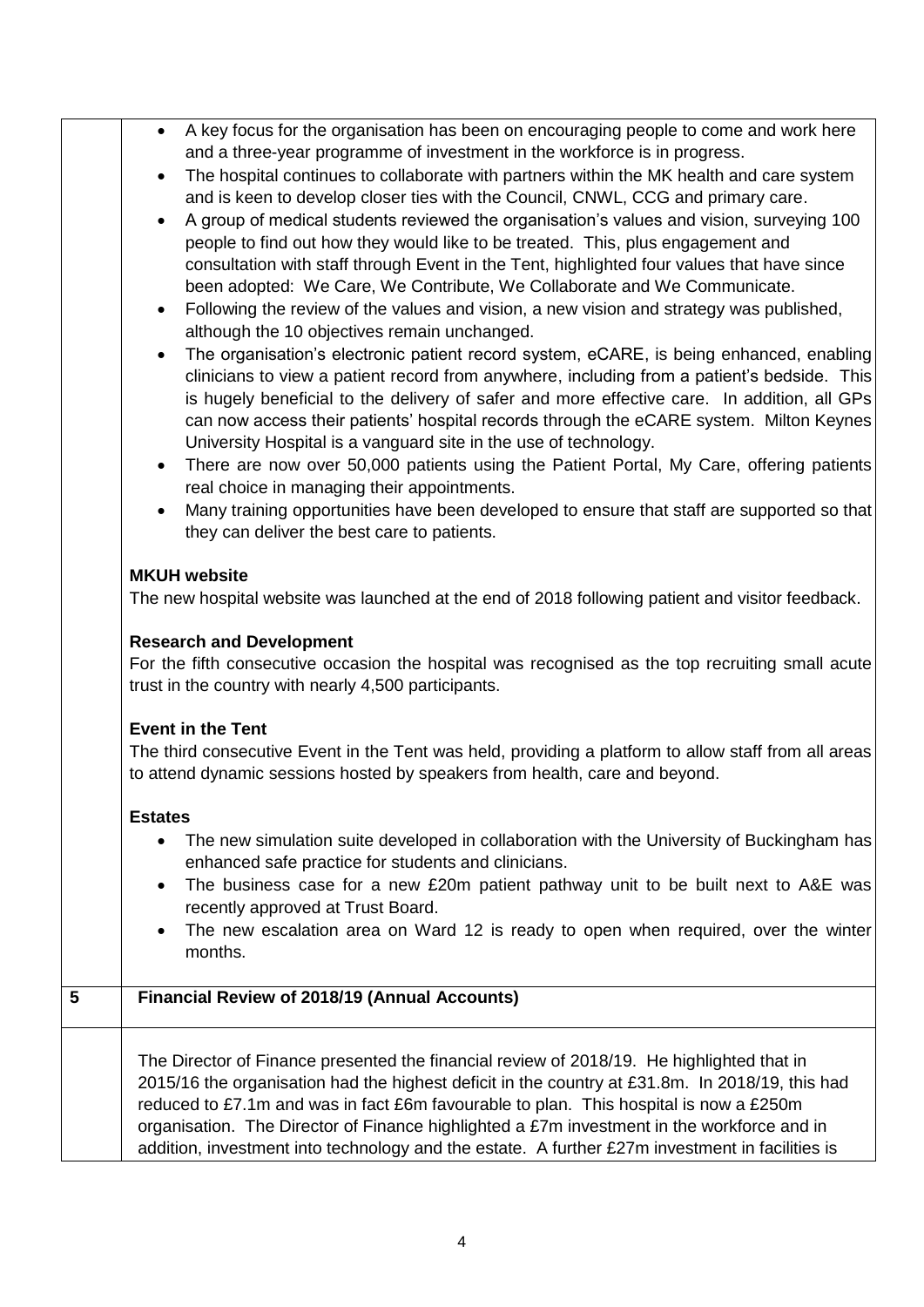|                | planned for 2019/20 alongside investments of £17m in capital projects across the site.                                                                                                                                                                                                                                                                                                                                                                                                                                                                                                               |
|----------------|------------------------------------------------------------------------------------------------------------------------------------------------------------------------------------------------------------------------------------------------------------------------------------------------------------------------------------------------------------------------------------------------------------------------------------------------------------------------------------------------------------------------------------------------------------------------------------------------------|
|                | <b>Charitable Funds</b><br>Charitable funds of £666,000 were generated in 2018/19<br>The Charity invested in artwork in 2018/19, providing benefits to patients, visitors and staff.<br>Outlook for 2019/20<br>Delivering £8m savings in the coming year will be extremely challenging but progress is<br>being made in a collaborative way, focusing on new ways to deliver services                                                                                                                                                                                                                |
| 6              | The Council of Governors Year 2018/19                                                                                                                                                                                                                                                                                                                                                                                                                                                                                                                                                                |
|                | The Lead Governor, Alan Hastings, gave a presentation and highlighted the following: -<br>• The Council met formally 6 times (plus the Annual Members' Meeting) during which they<br>received a wide range of reports including those relating to financial and operational<br>performance, quality and workforce issues.<br>The Council of Governors also received and approved formal reports including the Annual<br>Report and Accounts and fulfilled its duties in relation to External Audit.<br>• Activities that the Council have undertaken during the year include participation in the 15 |
|                | steps challenge, and in PLACE (Patient Led Assessment of the Care Environment).<br>• For the future, planned activities are likely to include more 'meet the members' events,<br>local community recruitment campaigns and more opportunities for members to share<br>their ideas for new systems that will assist patients.                                                                                                                                                                                                                                                                         |
| $\overline{7}$ | <b>The Year Ahead</b>                                                                                                                                                                                                                                                                                                                                                                                                                                                                                                                                                                                |
|                | The Chief Executive reported on how the organisation is focused on becoming a CQC-rated<br>Outstanding Trust. It was acknowledged that there are some outstanding services but the CQC<br>had picked up on poor hand hygiene, demonstrating the need for greater focus on basic<br>standards.                                                                                                                                                                                                                                                                                                        |
|                | <b>Workforce</b><br>Staff benefits highlighted in the Chief Executive's presentation are already being implemented.                                                                                                                                                                                                                                                                                                                                                                                                                                                                                  |
|                | <b>Cancer Centre</b><br>An opening ceremony is being scheduled for early 2019.                                                                                                                                                                                                                                                                                                                                                                                                                                                                                                                       |
|                | <b>Minimally invasive surgery</b><br>By adopting the latest robotic technology clinicians can deliver safe targeted treatment to<br>patients.                                                                                                                                                                                                                                                                                                                                                                                                                                                        |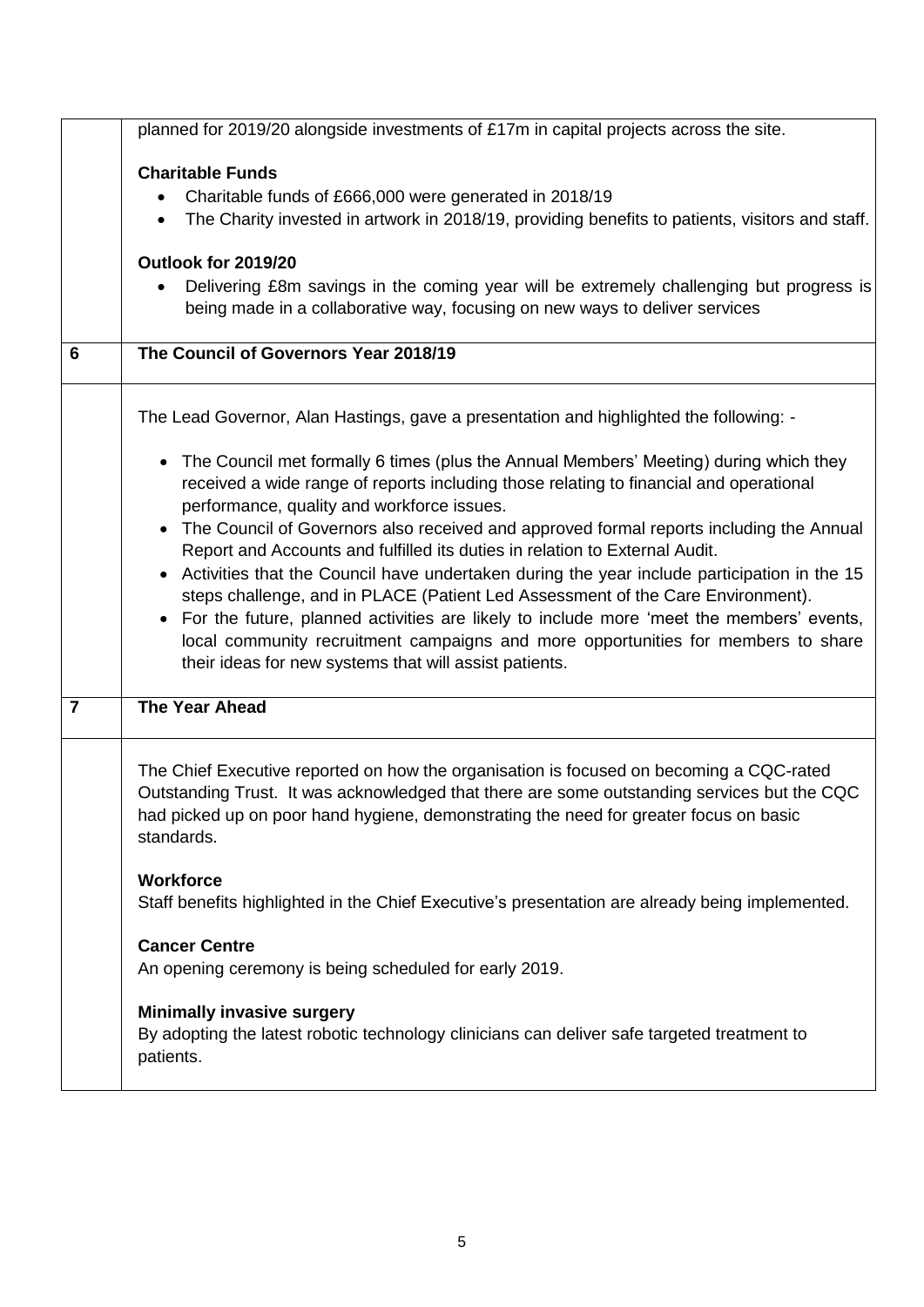| <b>Questions</b>                                                                                                                                                                                                                                                                                                                                                                                                                                                                                                   |
|--------------------------------------------------------------------------------------------------------------------------------------------------------------------------------------------------------------------------------------------------------------------------------------------------------------------------------------------------------------------------------------------------------------------------------------------------------------------------------------------------------------------|
| The Chief Executive invited questions from the audience.                                                                                                                                                                                                                                                                                                                                                                                                                                                           |
| In relation to scanners<br>The Trust is working hard to rectify the problems around the scanning service which, for the<br>people of Milton Keynes, is shared between this hospital, Oxford and InHealth. It was<br>acknowledged that this is not ideal and it was explained that the Cancer Centre will be equipped<br>with a PET-CT scanner. The growing demand for MRI and bone CT means that within five years<br>three of each will be necessary. One of the CTs will be replaced within the next few months. |
| In relation to bus routes using Standing Way and hackney carriages.<br>Any of the bus companies within the locality would be welcome on site but none have found this<br>to be a commercially viable option. The Council's encouragement in this would be welcomed.<br>With regard to hackney carriages, the footfall is not sufficient for taxis to wait but reception staff<br>can assist with phoning for taxis.                                                                                                |
| In relation to wheelchair taxi services<br>The wheelchair taxi service is only used for patients and visitors a few times a year.                                                                                                                                                                                                                                                                                                                                                                                  |
| In relation to new buildings in Milton Keynes<br>The Council provided this 68-acre site for the provision of healthcare and this is adequate space<br>for the growing population. Plans for new buildings are being developed. However, it is<br>recognised that patients are invited on to site unnecessarily and innovative ways of seeing and<br>treating patients are being explored.                                                                                                                          |
| In relation to the ICS (Integrated Care System)<br>Whilst services such as Urology are shared across Bedfordshire, Luton and Milton Keynes, the<br>organisation's relationship with Oxford is also flourishing and a strategic aim is to ensure that the<br>Trust is not tied to the ICS but can operate in the best interests of patients. Financially,<br>everything will be done to ensure the MK pound remains here whilst recognising that BLMK has<br>successfully attracted investment.                     |
| In relation to climate change<br>The Trust recognises there is much more to be done to become more ecologically friendly,<br>particularly within the restaurant setting, and this is one of the objectives for the coming year.                                                                                                                                                                                                                                                                                    |
| In relation to administrative services<br>It has been recognised that administrative support has not been as good as it should be and<br>improvements form part of the Trust's objectives. It is anticipated that by next year, everyone will<br>have access to My Care.                                                                                                                                                                                                                                           |
| In relation to Brexit Recruitment and retention<br>The Director of Workforce advised that all EU staff had been contacted and helped through the<br>processes of applying to stay and progress is being made on recruitment and retention of<br>permanent staff.                                                                                                                                                                                                                                                   |
|                                                                                                                                                                                                                                                                                                                                                                                                                                                                                                                    |